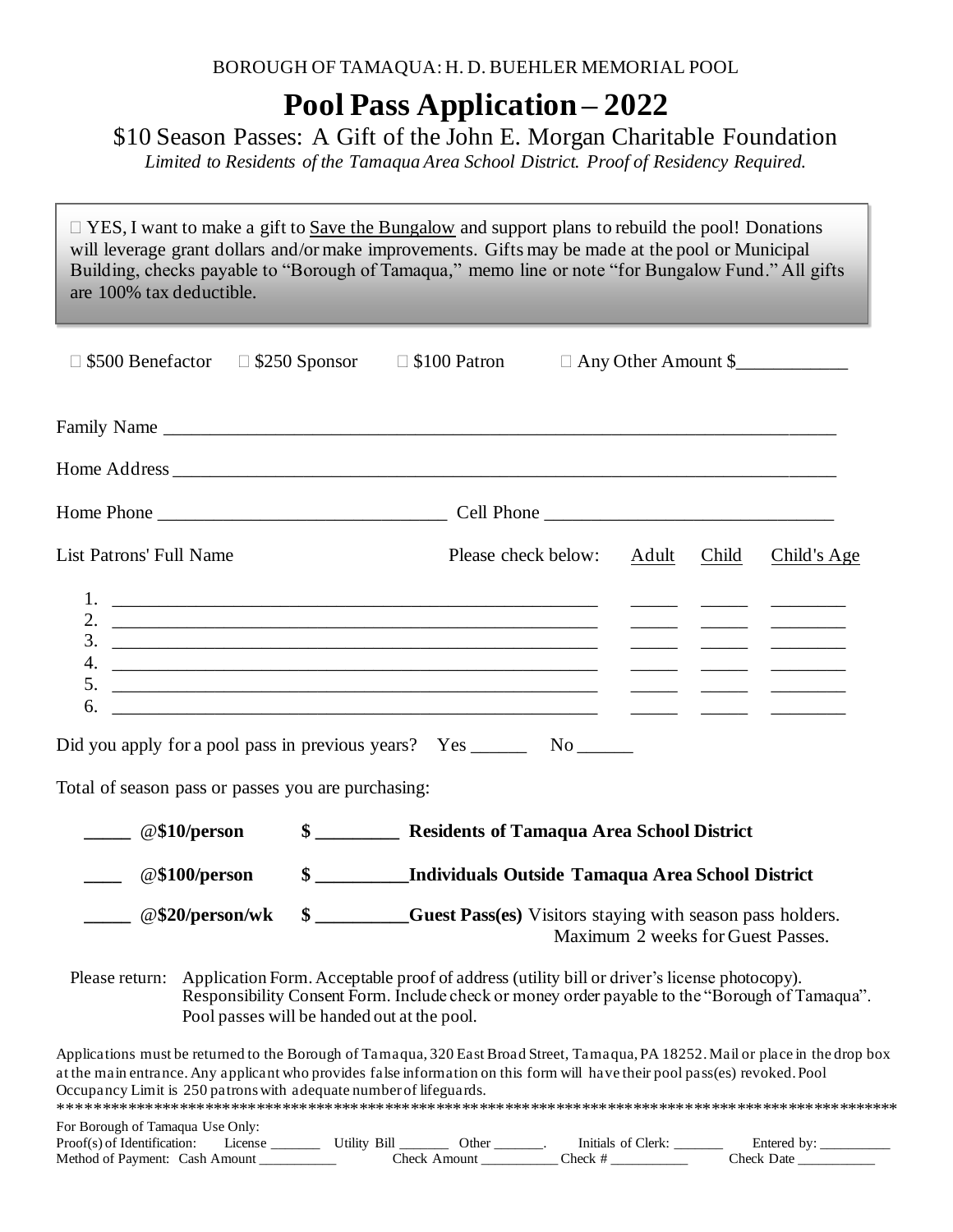## BOROUGH OF TAMAQUA H. D. BUEHLER MEMORIAL POOL **Responsibility / ConsentForm**

| ,我们也不能在这里的时候,我们也不能在这里的时候,我们也不能会在这里的时候,我们也不能会在这里的时候,我们也不能会在这里的时候,我们也不能会在这里的时候,我们也不<br>Phone Number(s) $\frac{1}{2}$ $\frac{1}{2}$ $\frac{1}{2}$ $\frac{1}{2}$ $\frac{1}{2}$ $\frac{1}{2}$ $\frac{1}{2}$ $\frac{1}{2}$ $\frac{1}{2}$ $\frac{1}{2}$ $\frac{1}{2}$ $\frac{1}{2}$ $\frac{1}{2}$ $\frac{1}{2}$ $\frac{1}{2}$ $\frac{1}{2}$ $\frac{1}{2}$ $\frac{1}{2}$ $\frac{1}{2}$ $\frac{1}{2}$ $\frac{1$ | Name of Patron(s) $\qquad \qquad$ |  |
|--------------------------------------------------------------------------------------------------------------------------------------------------------------------------------------------------------------------------------------------------------------------------------------------------------------------------------------------------------------------------------------------------------|-----------------------------------|--|
|                                                                                                                                                                                                                                                                                                                                                                                                        |                                   |  |
|                                                                                                                                                                                                                                                                                                                                                                                                        |                                   |  |
|                                                                                                                                                                                                                                                                                                                                                                                                        |                                   |  |
|                                                                                                                                                                                                                                                                                                                                                                                                        |                                   |  |
|                                                                                                                                                                                                                                                                                                                                                                                                        |                                   |  |
|                                                                                                                                                                                                                                                                                                                                                                                                        |                                   |  |
|                                                                                                                                                                                                                                                                                                                                                                                                        |                                   |  |
|                                                                                                                                                                                                                                                                                                                                                                                                        |                                   |  |
| 2. Alternate Emergency Contact Name & Phone Number _____________________________                                                                                                                                                                                                                                                                                                                       |                                   |  |
| *Any applicant who provides false information on this form will have their pool pass revoked.                                                                                                                                                                                                                                                                                                          |                                   |  |
| I have read and understand the rules of the H. D. Buehler Memorial Pool in Tamaqua.<br>It will be my responsibility to follow them during my visit. If I fail to comply with the rules, then the                                                                                                                                                                                                       |                                   |  |

following loss of pool privileges will occur:

- First offense: 3 days suspension
- Second offense: 1 week suspension
- Third offense: Suspension for the remainder of the season

\_\_\_\_\_\_\_\_\_\_\_\_\_\_\_\_\_\_\_\_\_\_\_\_\_\_\_\_\_\_\_\_\_\_\_\_\_\_\_\_\_\_\_\_\_\_\_\_\_\_\_\_\_\_\_\_\_\_

Signature of Parent or Guardian

\_\_\_\_\_\_\_\_\_\_\_\_\_\_\_\_\_\_\_\_\_\_\_\_\_\_\_\_

Date